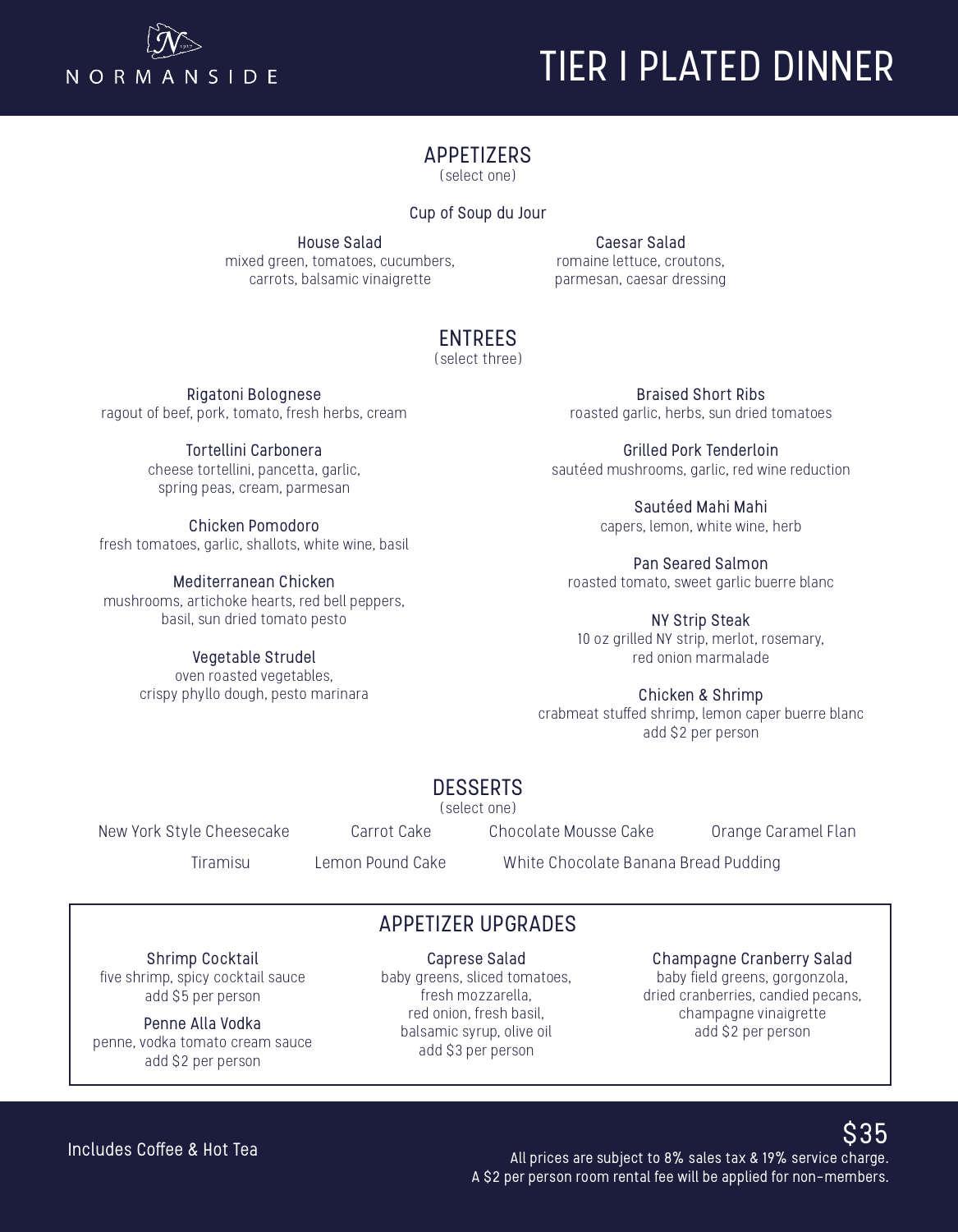

# TIER II PLATED DINNER

#### APPETIZERS

(select one)

#### Cup of Soup du Jour

Champagne Cranberry Salad

baby field greens, gorgonzola, dried cranberries, candied pecans, champagne vinaigrette

Penne Alla Vodka penne, vodka tomato cream sauce

House Salad mixed greens, tomatoes, cucumbers, carrots, balsamic vinaigrette

> Caesar Salad romaine lettuce, croutons, parmesan, caesar dressing

## ENTREES

(select three)

Mushroom Ravioli scallions, button mushrooms, sherry cream

> Fusilli Amatriciana pancetta, garlic, shallots, basil, fresh tomato, white wine

Pistachio Crusted Seared Salmon sun dried tomato cream

Pork Short Rib herbs, red wine, tomatoes, garlic, white beans

Pan Roasted Chicken spinach, prosciutto, mozzarella, basil, roasted garlic demi glace

Chicken Genovese mushrooms, garlic, white wine, lemon, pesto

Chicken Florentine pancetta, tomatoes, basil, white wine, artichoke hearts, spinach, smoked mozzarella

NY Strip Steak 12 oz grilled NY strip, steak seasoning, red wine reduction

Beef Tenderloin 8 oz tenderloin, hickory smoked bacon, mushrooms, caramelized onions, balsamic reduction

Filet & Shrimp petit filet, crabmeat stuffed shrimp, chardonnay cream add \$4 per person

Filet & Salmon petit filet, pan roasted salmon, bacon,roasted tomatoes, mushrooms add \$2 per person

## DESSERTS

(select one)

New York Style Cheesecake Carrot Cake Chocolate Mousse Cake Orange Caramel Flan

Tiramisu Lemon Pound Cake White Chocolate Banana Bread Pudding

## APPETIZER UPGRADES

Shrimp Cocktail five shrimp, spicy cocktail sauce add \$5 per person

Caprese Salad baby greens, sliced tomatoes, fresh mozzarella, red onion, fresh basil, balsamic syrup, olive oil add \$3 per person

All prices are subject to 8% sales tax  $\overline{\text{a}}$  19% service charge. A \$2 per person room rental fee will be applied for non-members.